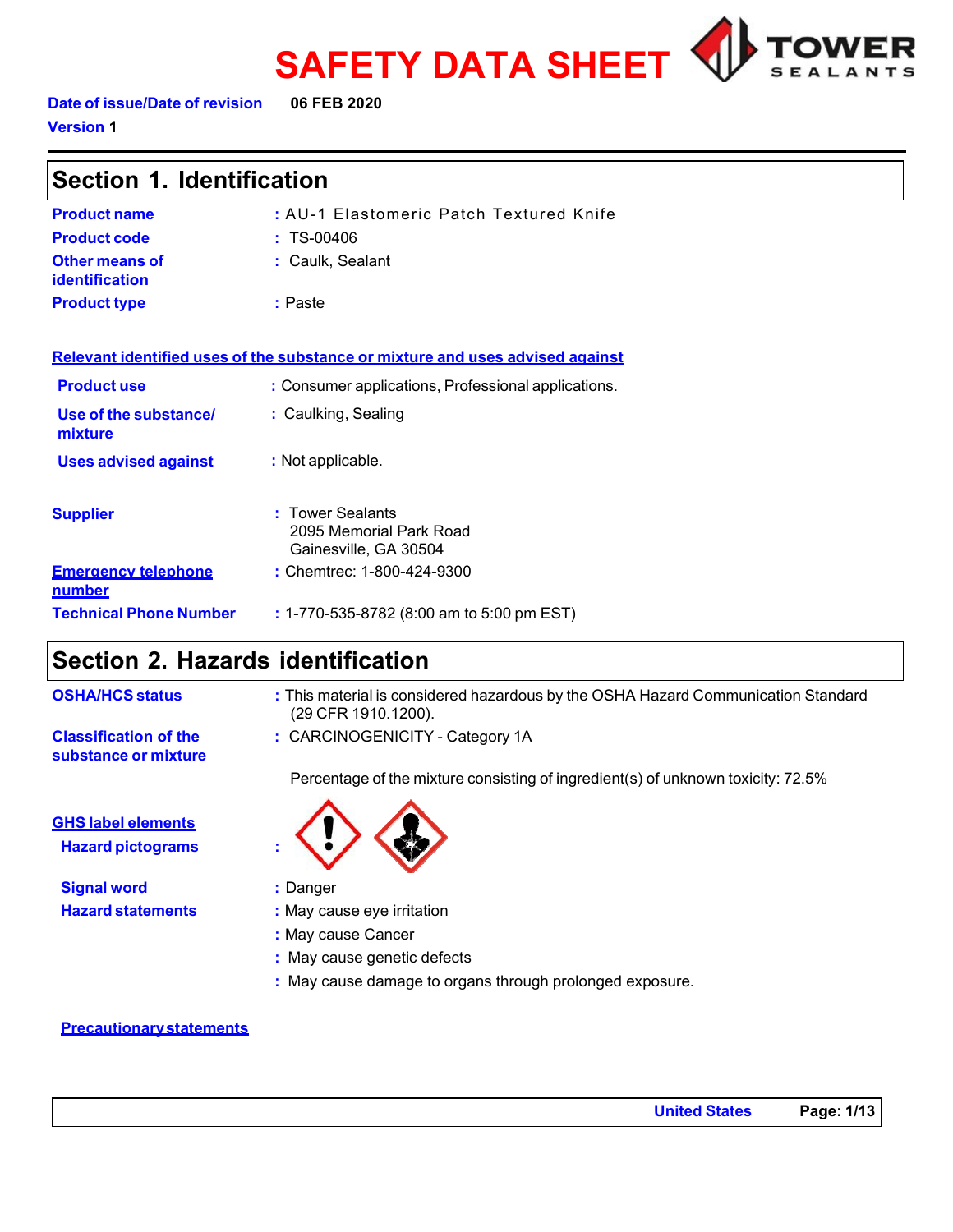## **Section 2. Hazards identification**

| <b>General</b>                             | : Read label before use. Keep out of reach of children. If medical advice is needed,<br>have product container or label at hand.                                                                                                                                                                                                                                 |
|--------------------------------------------|------------------------------------------------------------------------------------------------------------------------------------------------------------------------------------------------------------------------------------------------------------------------------------------------------------------------------------------------------------------|
| <b>Prevention</b>                          | : Obtain special instructions before use. Do not handle until all safety precautions have<br>been read and understood. Use personal protective equipment as required.                                                                                                                                                                                            |
| <b>Response</b>                            | : IF exposed or concerned: Get medical attention.                                                                                                                                                                                                                                                                                                                |
| <b>Storage</b>                             | : Store locked up.                                                                                                                                                                                                                                                                                                                                               |
| <b>Disposal</b>                            | : Dispose of contents and container in accordance with all local, regional, national and<br>international regulations.                                                                                                                                                                                                                                           |
| <b>Supplemental label</b><br>elements      | : Sanding and grinding dusts may be harmful if inhaled. This product contains Crystalline<br>Silica which can cause lung cancer or silicosis. The risk of cancer depends on the<br>duration and level of exposure to dust from sanding surfaces or mist from spray<br>applications. Since this product is not meant to be sanded or sprayed, risk of exposure is |
| <b>Hazards not otherwise</b><br>classified | considered low. Avoid contact with skin and clothing. Wash thoroughly after handling.<br>Emits toxic fumes when heated.                                                                                                                                                                                                                                          |
|                                            | : None known.                                                                                                                                                                                                                                                                                                                                                    |
| Raatian ?                                  | Composition/information on ingradiante                                                                                                                                                                                                                                                                                                                           |

## **Section 3. Composition/information on ingredients**

| <b>Substance/mixture</b> | : Mixture                               |
|--------------------------|-----------------------------------------|
| <b>Product name</b>      | : AU-1 Elastomeric Patch Textured Knife |

| <b>Ingredient name</b>                              | $\frac{9}{6}$ | <b>CAS number</b> |
|-----------------------------------------------------|---------------|-------------------|
| Limestone                                           | $ 30 - 60 $   | 1317-65-3         |
| l Titanium Dioxide                                  | $ 0.1 - 1$    | 13463-67-7        |
| Acetaldehyde                                        | $ 0.1 - 1$    | 75-07-0           |
| Crystalline Silica, respirable powder (<10 microns) | $0.1 - 1$     | 14808-60-7        |
| Ethylene Glycol                                     | $0.5 - 1.5$   | 107-21-1          |

SUB codes represent substances without registered CAS Numbers.

Any concentration shown as a range is to protect confidentiality or is due to batch variation.

**There are no additional ingredients present which, within the current knowledge of the supplier and in the concentrations applicable, are classified as hazardous to health or the environment and hence require reporting in this section.**

**Occupational exposure limits, if available, are listed in Section 8.**

## **Section 4. First aid measures**

If ingestion, irritation, any type of overexposure or symptoms of overexposure occur during or persists after use of this product, contact a POISON CONTROL CENTER, EMERGENCY ROOM OR PHYSICIAN immediately; have Safety Data Sheet information available. Never give anything by mouth to an unconscious or convulsing person. **Description of necessary first aid measures**

| Eye contact         | : Check for and remove any contact lenses. Immediately flush eyes with running water for at least 15<br>minutes, keeping eyelids open. Seek immediate medical attention.                            |  |
|---------------------|-----------------------------------------------------------------------------------------------------------------------------------------------------------------------------------------------------|--|
| <b>Inhalation</b>   | : Remove to fresh air. Keep person warm and at rest. If not breathing, if breathing is irregular or if<br>respiratory arrest occurs, provide artificial respiration or oxygen by trained personnel. |  |
| <b>Skin contact</b> | : Remove contaminated clothing and shoes. Wash skin thoroughly with soap and water or use<br>recognized skin cleanser. Do NOT use solvents or thinners.                                             |  |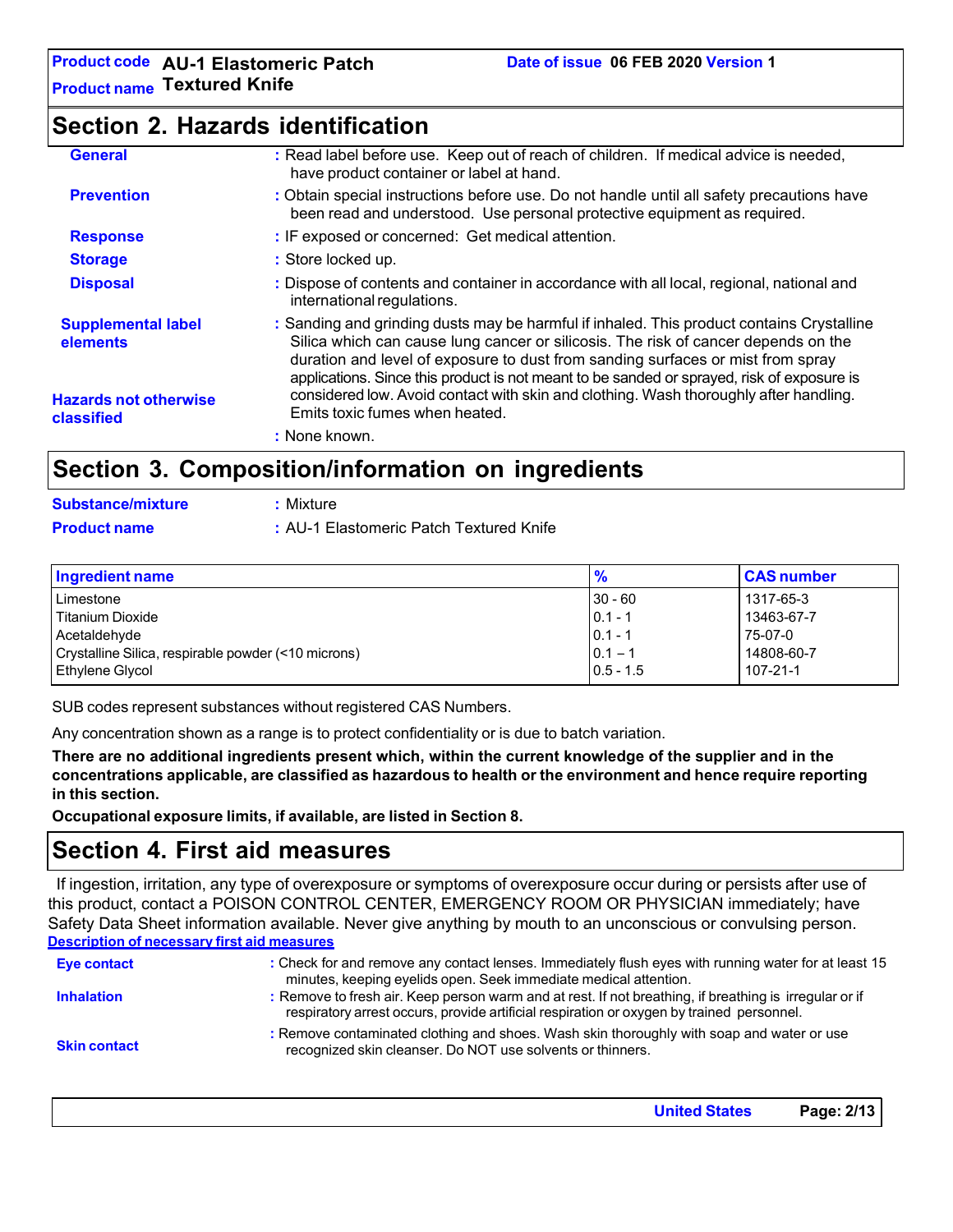# **Section 4. First aid measures**

**Ingestion :** If swallowed, seek medical advice immediately and show this container or label. Keep person warm and at rest. Do NOT induce vomiting.

### **Most important symptoms/effects, acute and delayed**

| <b>Potential acute health effects</b> |                                                                               |
|---------------------------------------|-------------------------------------------------------------------------------|
| <b>Eye contact</b>                    | : Direct contact may cause slight to moderate irritation.                     |
| <b>Inhalation</b>                     | : May cause slight irritation to respiratory passages - headache - dizziness. |
| <b>Skin contact</b>                   | May cause allergic skin reactions and / or central nervous system depression. |
| <b>Ingestion</b>                      | : No known significant effects or critical hazards. Low ingestion hazard.     |
| Over-exposure signs/symptoms          |                                                                               |
| <b>Eye contact</b>                    | : No specific data.                                                           |
| <b>Inhalation</b>                     | : No specific data.                                                           |
| <b>Skin contact</b>                   | : No specific data.                                                           |
| <b>Ingestion</b>                      | $:$ No specific data.                                                         |

### **Indication of immediate medical attention and special treatment needed, if necessary Notes to physician :** Treat symptomatically. Contact poison treatment specialist immediately if large quantities have been ingested or inhaled. **Specific treatments :** No specific treatment. **Protection of first-aiders :** No action shall be taken involving any personal risk or without suitable training. If it is suspected that fumes are still present, the rescuer should wear an appropriate mask or self-contained breathing apparatus. It may be dangerous to the person providing aid to give mouth-to-mouth resuscitation. Wash contaminated clothing thoroughly with water before removing it, or wear gloves.

**See toxicological information (Section 11)**

## **Section 5. Fire-fighting measures**

| <b>Extinguishing media</b>                           |                                                                                                                                                                                                                                                                         |
|------------------------------------------------------|-------------------------------------------------------------------------------------------------------------------------------------------------------------------------------------------------------------------------------------------------------------------------|
| <b>Suitable extinguishing</b><br>media               | : Use an extinguishing agent suitable for the surrounding fire.                                                                                                                                                                                                         |
| <b>Unsuitable extinguishing</b><br>media             | : None known.                                                                                                                                                                                                                                                           |
| <b>Specific hazards arising</b><br>from the chemical | : In a fire or if heated, a pressure increase will occur and the container may burst. This<br>material is harmful to aquatic life. Fire water contaminated with this material must be<br>contained and prevented from being discharged to any waterway, sewer or drain. |
| <b>Hazardous thermal</b><br>decomposition products   | : Decomposition products may include the following materials:<br>carbon dioxide<br>carbon monoxide<br>metal oxide/oxides                                                                                                                                                |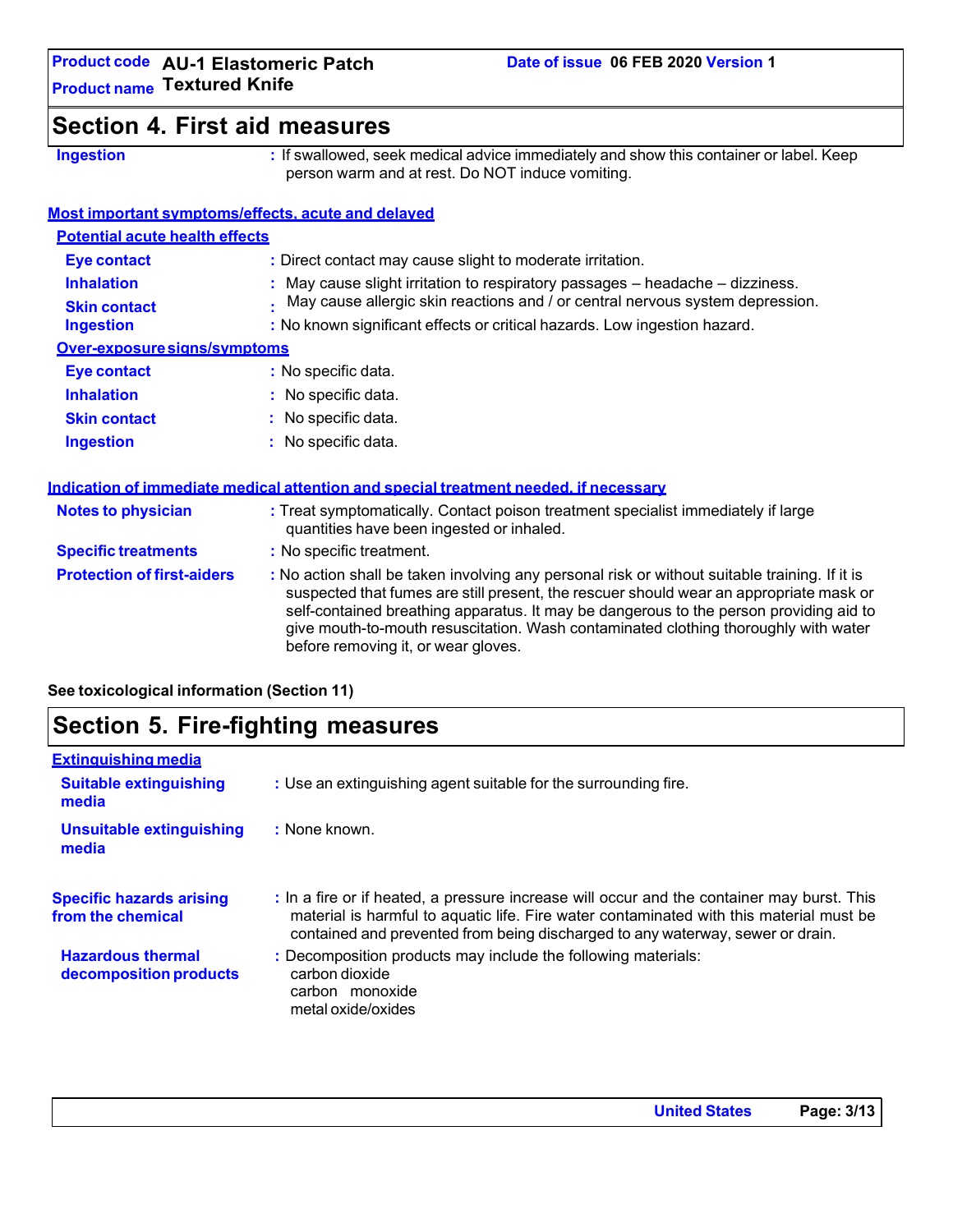## **Section 5. Fire-fighting measures**

| <b>Special protective actions</b>                        | : Promptly isolate the scene by removing all persons from the vicinity of the incident if                                                                                |
|----------------------------------------------------------|--------------------------------------------------------------------------------------------------------------------------------------------------------------------------|
| for fire-fighters                                        | there is a fire. No action shall be taken involving any personal risk or without suitable                                                                                |
|                                                          | training.                                                                                                                                                                |
| <b>Special protective</b><br>equipment for fire-fighters | : Fire-fighters should wear appropriate protective equipment and self-contained breathing<br>apparatus (SCBA) with a full face-piece operated in positive pressure mode. |

## **Section 6. Accidental release measures**

**Personal precautions, protective equipment and emergency procedures For non-emergency personnel :** No action shall be taken involving any personal risk or without suitable training. Evacuate surrounding areas. Keep unnecessary and unprotected personnel from entering. Do not touch or walk through spilled material. Avoid breathing vapor or mist. Provide adequate ventilation. Wear appropriate respirator when ventilation is inadequate. Put on appropriate personal protective equipment. **For emergency responders :** If specialised clothing is required to deal with the spillage, take note of any information in Section 8 on suitable and unsuitable materials. See also the information in "For nonemergency personnel". **Environmental precautions :** Avoid dispersal of spilled material and runoff and contact with soil, waterways, drains and sewers. Inform the relevant authorities if the product has caused environmental pollution (sewers, waterways, soil or air). **Methods and materials for containment and cleaning up Small spill : Large spill :** Stop leak if without risk. Move containers from spill area. Dilute with water and mop up if water-soluble. Alternatively, or if water-insoluble, absorb with an inert dry material and place in an appropriate waste disposal container. Dispose of via a licensed waste disposal contractor. Stop leak if without risk. Move containers from spill area. Approach release from upwind. Prevent entry into sewers, water courses, basements or confined areas. Wash spillages into an effluent treatment plant or proceed as follows. Contain and collect spillage with non-combustible, absorbent material e.g. sand, earth, vermiculite or diatomaceous earth and place in container for disposal according to local regulations (see Section 13). Dispose of via a licensed waste disposal contractor. Contaminated absorbent material may pose the same hazard as the spilled product. Note: see Section 1 for emergency contact information and Section 13 for waste disposal.

# **Section 7. Handling and storage**

| <b>Precautions for safe handling</b> |                                                                                                                                                                                                                                                                                                                                                                                                                                                                                                                                                                                                                                                                                |
|--------------------------------------|--------------------------------------------------------------------------------------------------------------------------------------------------------------------------------------------------------------------------------------------------------------------------------------------------------------------------------------------------------------------------------------------------------------------------------------------------------------------------------------------------------------------------------------------------------------------------------------------------------------------------------------------------------------------------------|
| <b>Protective measures</b>           | : Put on appropriate personal protective equipment (see Section 8). Avoid exposure -<br>obtain special instructions before use. Do not handle until all safety precautions have<br>been read and understood. Do not get in eyes or on skin or clothing. Do not ingest.<br>Avoid breathing vapor or mist. If during normal use the material presents a respiratory<br>hazard, use only with adequate ventilation or wear appropriate respirator. Keep in the<br>original container or an approved alternative made from a compatible material, kept<br>tightly closed when not in use. Empty containers retain product residue and can be<br>hazardous. Do not reuse container. |

**United States Page: 4/13**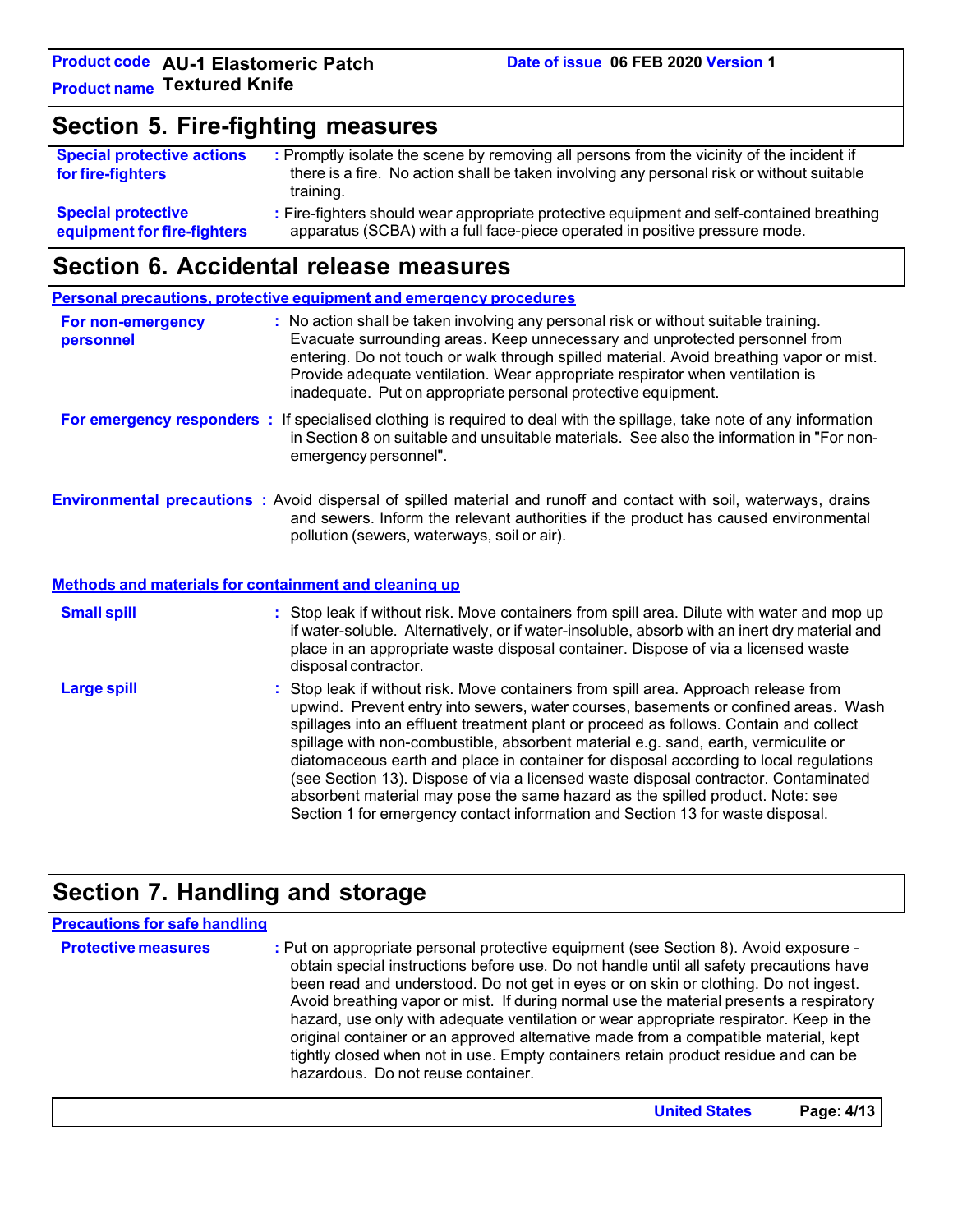**Product code AU-1 Elastomeric Patch Product name Textured Knife**

# **Section 7. Handling and storage**

| <b>Special precautions</b>                                                | : If this material is part of a multiple component system, read the Safety Data Sheet(s) for<br>the other component or components before blending as the resulting mixture may have<br>the hazards of all of its parts.                                                                                                                                                                                                                                                                                                                                                    |
|---------------------------------------------------------------------------|----------------------------------------------------------------------------------------------------------------------------------------------------------------------------------------------------------------------------------------------------------------------------------------------------------------------------------------------------------------------------------------------------------------------------------------------------------------------------------------------------------------------------------------------------------------------------|
| <b>Advice on general</b><br>occupational hygiene                          | : Eating, drinking and smoking should be prohibited in areas where this material is<br>handled, stored and processed. Workers should wash hands and face before eating,<br>drinking and smoking. Remove contaminated clothing and protective equipment before<br>entering eating areas. See also Section 8 for additional information on hygiene<br>measures.                                                                                                                                                                                                              |
| <b>Conditions for safe storage,</b><br>including any<br>incompatibilities | : Do not store below the following temperature: 5°C (41°F). Store in accordance with<br>local regulations. Store in original container protected from direct sunlight in a dry, cool<br>and well-ventilated area, away from incompatible materials (see Section 10) and food<br>and drink. Keep container tightly closed and sealed until ready for use. Containers that<br>have been opened must be carefully resealed and kept upright to prevent leakage. Do<br>not store in unlabeled containers. Use appropriate containment to avoid environmental<br>contamination. |

# **Section 8. Exposure controls/personal protection**

### **Control parameters**

### **Occupational exposure limits**

| <b>Ingredient name</b>                              | <b>Exposure limits</b>                              |
|-----------------------------------------------------|-----------------------------------------------------|
| Limestone                                           | OSHA PEL (United States, 2/2013).                   |
|                                                     | TWA: 5 mg/m <sup>3</sup> 8 hours. Form: Respirable  |
|                                                     | fraction                                            |
|                                                     | TWA: 15 mg/m <sup>3</sup> 8 hours. Form: Total dust |
| <b>Titanium Dioxide</b>                             | OSHA PEL (United States, 2/2013).                   |
|                                                     | TWA: 15 mg/m <sup>3</sup> 8 hours. Form: Total dust |
|                                                     | ACGIH TLV (United States, 6/2013).                  |
|                                                     | TWA: $10 \text{ mg/m}^3$ 8 hours.                   |
| Acetaldehyde                                        | ACGIH TLV (United States, 6/2013).                  |
|                                                     | C: 45 mg/ $m3$                                      |
|                                                     | $C: 25$ ppm                                         |
|                                                     | OSHA PEL (United States, 2/2013).                   |
|                                                     | TWA: 360 mg/m <sup>3</sup> 8 hours.                 |
|                                                     | TWA: 200 ppm 8 hours.                               |
|                                                     | ACGIH TLV (United States, 6/2013).                  |
|                                                     | TWA: 0.025 mg/m <sup>3</sup> 8 hours. Form:         |
|                                                     | Respirable                                          |
|                                                     | OSHA PEL Z3 (United States, 2/2013).                |
| Crystalline Silica, respirable powder (<10 microns) | TWA: 10 MG/M3 / (%SiO2+2) 8 hours. Form:            |
|                                                     | Respirable                                          |
|                                                     | TWA: 250 MPPCF / (%SiO2+5) 8 hours.                 |
|                                                     | Form: Respirable                                    |
|                                                     | OSHA PEL (United States, 2/2013).                   |
|                                                     | TWA: 5 mg/m <sup>3</sup> 8 hours.                   |
|                                                     | ACGIH TLV (United States, 6/2013).                  |
| Ethylene Glycol                                     | C: 100 mg/m <sup>3</sup> Form: Aerosol              |
|                                                     |                                                     |
|                                                     |                                                     |

**Keyto abbreviations**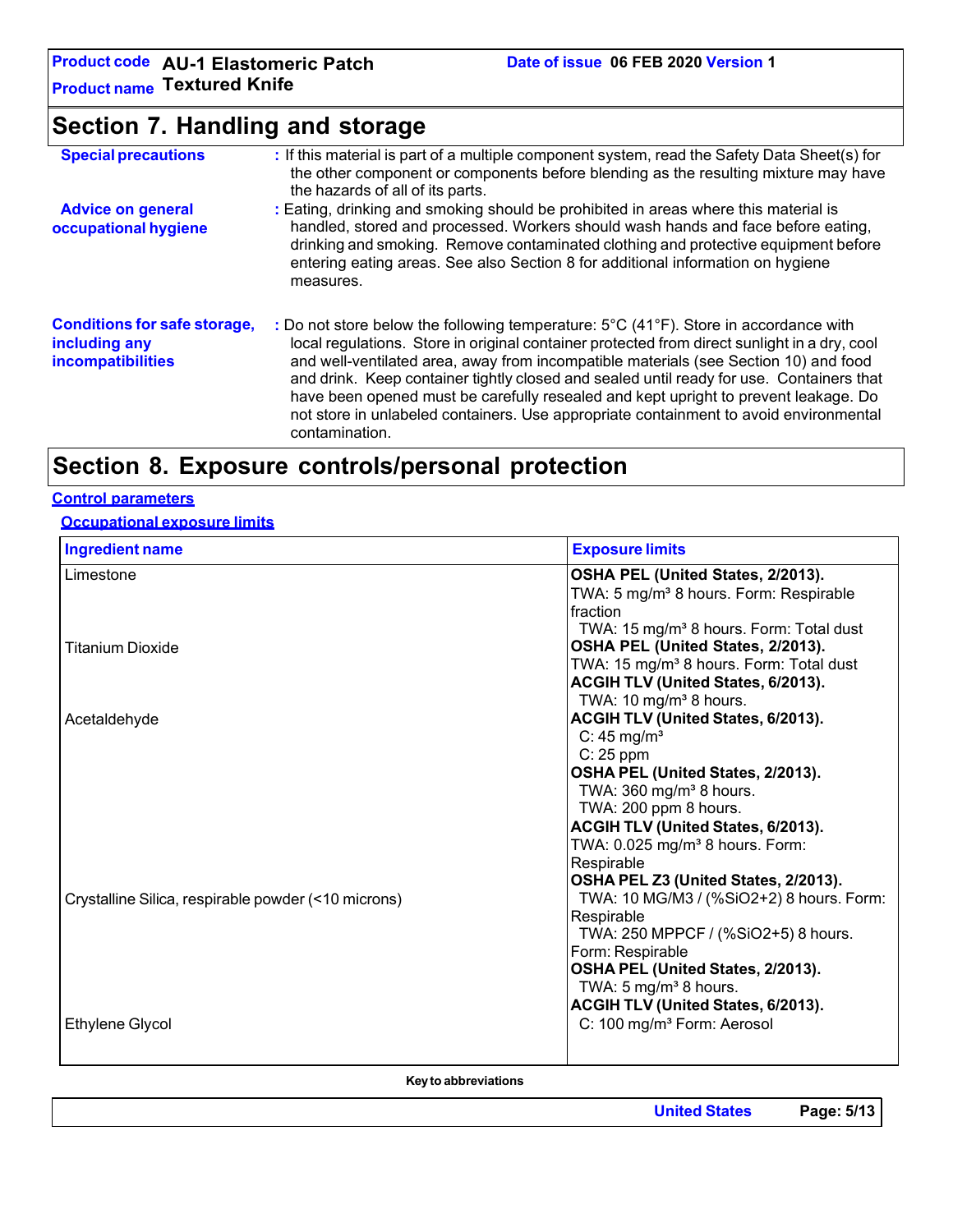# **Section 8. Exposure controls/personal protection**

| = Acceptable Maximum Peak<br>Α                                  |                                                                                                                                                                                                                       | S           | = Potential skin absorption                                                                                                                                                                                                                                                                                                                                                                                                                                                                                                                           |
|-----------------------------------------------------------------|-----------------------------------------------------------------------------------------------------------------------------------------------------------------------------------------------------------------------|-------------|-------------------------------------------------------------------------------------------------------------------------------------------------------------------------------------------------------------------------------------------------------------------------------------------------------------------------------------------------------------------------------------------------------------------------------------------------------------------------------------------------------------------------------------------------------|
| <b>ACGIH</b><br>С                                               | = American Conference of Governmental Industrial Hygienists.                                                                                                                                                          | SR<br>SS    | = Respiratory sensitization<br>= Skin sensitization                                                                                                                                                                                                                                                                                                                                                                                                                                                                                                   |
| $=$ Ceiling Limit<br>F<br>$=$ Fume                              |                                                                                                                                                                                                                       | <b>STEL</b> | = Short term Exposure limit values                                                                                                                                                                                                                                                                                                                                                                                                                                                                                                                    |
| <b>IPEL</b><br>= Internal Permissible Exposure Limit            |                                                                                                                                                                                                                       | TD          | = Total dust                                                                                                                                                                                                                                                                                                                                                                                                                                                                                                                                          |
| <b>OSHA</b><br>= Occupational Safety and Health Administration. |                                                                                                                                                                                                                       | <b>TLV</b>  | = Threshold Limit Value                                                                                                                                                                                                                                                                                                                                                                                                                                                                                                                               |
| R<br>$=$ Respirable                                             |                                                                                                                                                                                                                       | <b>TWA</b>  | = Time Weighted Average                                                                                                                                                                                                                                                                                                                                                                                                                                                                                                                               |
| Ζ                                                               | = OSHA 29CFR 1910.1200 Subpart Z - Toxic and Hazardous Substances                                                                                                                                                     |             |                                                                                                                                                                                                                                                                                                                                                                                                                                                                                                                                                       |
| Consult local authorities for acceptable exposure limits.       |                                                                                                                                                                                                                       |             |                                                                                                                                                                                                                                                                                                                                                                                                                                                                                                                                                       |
| <b>Recommended monitoring</b>                                   | : If this product contains ingredients with exposure limits, personal, workplace                                                                                                                                      |             |                                                                                                                                                                                                                                                                                                                                                                                                                                                                                                                                                       |
| procedures                                                      | the ventilation or other control measures and/or the necessity to use respiratory<br>Reference to national guidance documents for methods for the determination of<br>hazardous substances will also be required.     |             | atmosphere or biological monitoring may be required to determine the effectiveness of<br>protective equipment. Reference should be made to appropriate monitoring standards.                                                                                                                                                                                                                                                                                                                                                                          |
| <b>Appropriate engineering</b><br>controls                      | : If user operations generate dust, fumes, gas, vapor or mist, use process enclosures,<br>airborne contaminants below any recommended or statutory limits.                                                            |             | local exhaust ventilation or other engineering controls to keep worker exposure to                                                                                                                                                                                                                                                                                                                                                                                                                                                                    |
| <b>Environmental exposure</b><br><b>controls</b>                | : Emissions from ventilation or work process equipment should be checked to ensure<br>will be necessary to reduce emissions to acceptable levels.                                                                     |             | they comply with the requirements of environmental protection legislation. In some<br>cases, fume scrubbers, filters or engineering modifications to the process equipment                                                                                                                                                                                                                                                                                                                                                                            |
| <b>Individual protection measures</b>                           |                                                                                                                                                                                                                       |             |                                                                                                                                                                                                                                                                                                                                                                                                                                                                                                                                                       |
| <b>Hygiene measures</b>                                         | : Wash hands, forearms and face thoroughly after handling chemical products, before<br>eating, smoking and using the lavatory and at the end of the working period.<br>showers are close to the workstation location. |             | Appropriate techniques should be used to remove potentially contaminated clothing.<br>Wash contaminated clothing before reusing. Ensure that eyewash stations and safety                                                                                                                                                                                                                                                                                                                                                                              |
| <b>Eye/face protection</b><br><b>Skin protection</b>            | : Safety glasses with side shields.                                                                                                                                                                                   |             |                                                                                                                                                                                                                                                                                                                                                                                                                                                                                                                                                       |
| <b>Hand protection</b>                                          | protection time of the gloves cannot be accurately estimated.                                                                                                                                                         |             | : Chemical-resistant, impervious gloves complying with an approved standard should be<br>worn at all times when handling chemical products if a risk assessment indicates this is<br>necessary. Considering the parameters specified by the glove manufacturer, check<br>during use that the gloves are still retaining their protective properties. It should be<br>noted that the time to breakthrough for any glove material may be different for different<br>glove manufacturers. In the case of mixtures, consisting of several substances, the |
| <b>Gloves</b>                                                   |                                                                                                                                                                                                                       |             |                                                                                                                                                                                                                                                                                                                                                                                                                                                                                                                                                       |
| <b>Body protection</b>                                          | performed and the risks involved and should be approved by a specialist before<br>handling this product.                                                                                                              |             | : Personal protective equipment for the body should be selected based on the task being                                                                                                                                                                                                                                                                                                                                                                                                                                                               |
| <b>Other skin protection</b>                                    | specialist before handling this product.                                                                                                                                                                              |             | Appropriate footwear and any additional skin protection measures should be selected<br>based on the task being performed and the risks involved and should be approved by a                                                                                                                                                                                                                                                                                                                                                                           |
| <b>Respiratory protection</b>                                   | Respirator selection must be based on known or anticipated exposure levels, the<br>with an approved standard if a risk assessment indicates this is necessary.                                                        |             | hazards of the product and the safe working limits of the selected respirator. If workers<br>are exposed to concentrations above the exposure limit, they must use appropriate,<br>certified respirators. Use a properly fitted, air-purifying or air-fed respirator complying                                                                                                                                                                                                                                                                        |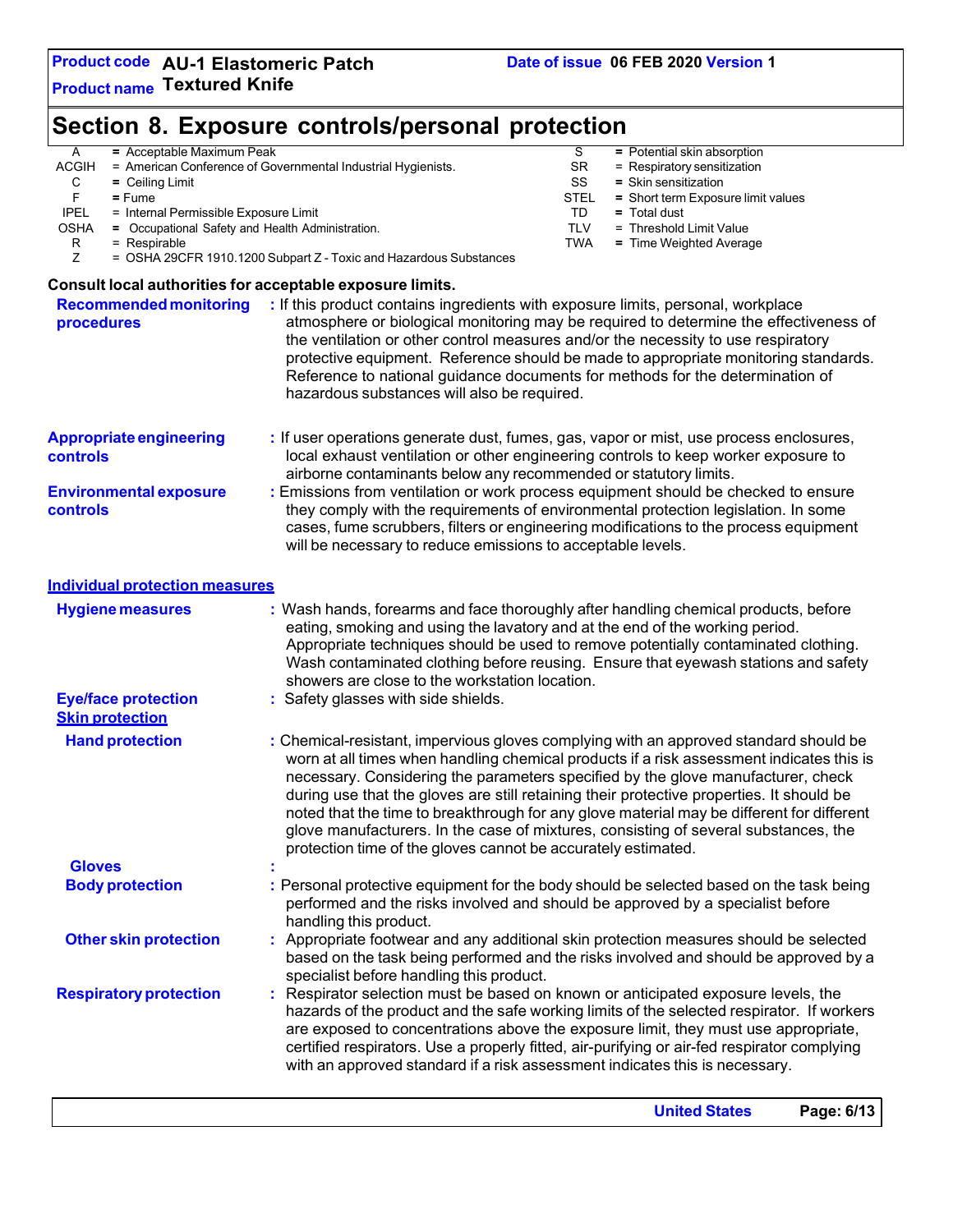# **Section 9. Physical and chemical properties**

### **Appearance**

| <b>Physical state</b>                             | : Paste<br>: White                                 |
|---------------------------------------------------|----------------------------------------------------|
| <b>Color</b>                                      | : Mild Acrylic                                     |
| Odor                                              | : Not available.                                   |
| <b>Odor threshold</b>                             |                                                    |
| рH                                                | $: 7.5 - 8.5$                                      |
| <b>Melting point</b>                              | : Not available.                                   |
| <b>Boiling point</b>                              | $:$ >37.78 $^{\circ}$ C (>100 $^{\circ}$ F)        |
| <b>Flash point</b>                                | : Closed cup: $93.89^{\circ}$ C (201 $^{\circ}$ F) |
| <b>Material supports</b><br>combustion.           | : Yes.                                             |
| <b>Auto-ignition temperature</b>                  | : Not available.                                   |
| <b>Decomposition temperature</b>                  | : Not available.                                   |
| <b>Flammability (solid, gas)</b>                  | : Not available.                                   |
| Lower and upper explosive<br>(flammable) limits   | : Not available.                                   |
| <b>Evaporation rate</b>                           | $: 0.33$ (butyl acetate = 1)                       |
| <b>Vapor pressure</b>                             | : 2.3 kPa (17.1 mm Hg) [room temperature]          |
| <b>Vapor density</b>                              | : Not available.                                   |
| <b>Relative density</b>                           | : 1.20                                             |
| Density (Ibs / gal)                               | : 10.03                                            |
| <b>Solubility</b>                                 | : Soluble in water                                 |
| <b>Partition coefficient: n-</b><br>octanol/water | : Not available.                                   |
| <b>Viscosity</b>                                  | $: 300000$ cps $-400000$ cps                       |
| <b>Volatility</b>                                 | <b>TBD</b>                                         |
| Approx % Solid. (w/w)                             | TBD                                                |

# **Section 10. Stability and reactivity**

| <b>Reactivity</b>                                   | : No specific test data related to reactivity available for this product or its ingredients.                                                  |
|-----------------------------------------------------|-----------------------------------------------------------------------------------------------------------------------------------------------|
| <b>Chemical stability</b>                           | : The product is stable.                                                                                                                      |
| <b>Possibility of hazardous</b><br><b>reactions</b> | : Under normal conditions of storage and use, hazardous reactions will not occur.                                                             |
| <b>Conditions to avoid</b>                          | : When exposed to high temperatures may produce hazardous decomposition products.<br>Refer to protective measures listed in sections 7 and 8. |
| Incompatible materials                              | : Keep away from the following materials to prevent strong exothermic reactions:<br>oxidizing agents, strong alkalis, strong acids.           |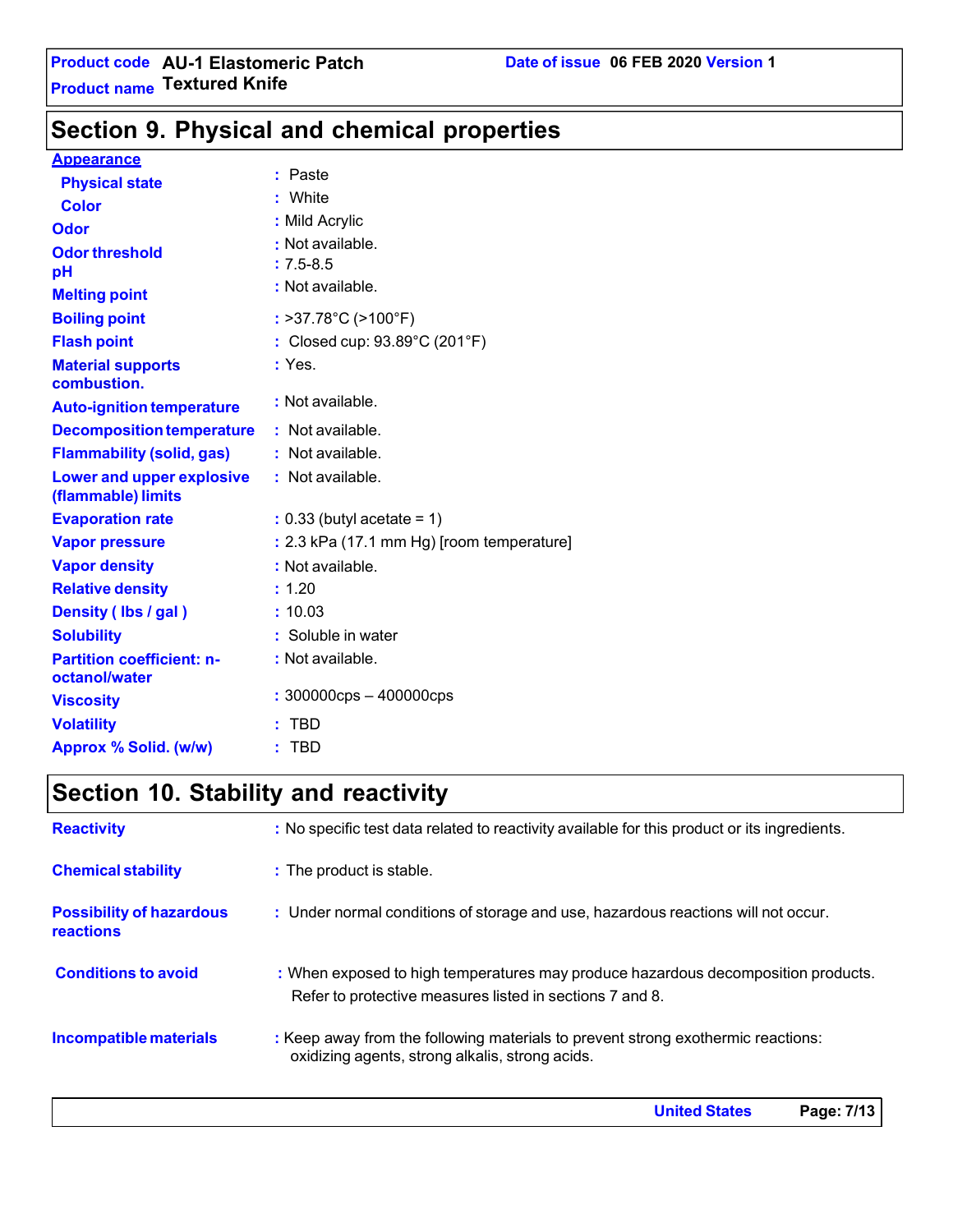### **Product code AU-1 Elastomeric Patch Product name Textured Knife**

# **Section 10. Stability and reactivity**

**Hazardous decomposition products**

**:** Decomposition products may include the following materials: carbon monoxide, carbon dioxide, smoke, oxides of nitrogen.

# **Section 11. Toxicological information**

### **Information on toxicological effects**

| <b>Acute toxicity</b>          |                                                        |             |             |                |                                                  |                 |
|--------------------------------|--------------------------------------------------------|-------------|-------------|----------------|--------------------------------------------------|-----------------|
| <b>Product/ingredient name</b> | <b>Result</b>                                          |             |             | <b>Species</b> | <b>Dose</b>                                      | <b>Exposure</b> |
| <b>Titanium Dioxide</b>        | LD50 Oral                                              |             |             | Rat            | $>10$ g/kg                                       |                 |
| Acetaldehyde                   | LC50 Inhalation Gas.                                   |             |             | Rat            | 13300 ppm                                        | 4 hours         |
|                                | LD50 Dermal                                            |             |             | Rabbit         | 3540 mg/kg                                       |                 |
|                                | LD50 Oral                                              |             |             | Rat            | 661 mg/kg                                        |                 |
| <b>Ethylene Glycol</b>         | LD50 Dermal                                            |             |             | Rabbit         | 9.53 g/kg                                        |                 |
|                                | LD50 Oral                                              |             |             | Rat            | 4700 mg/kg                                       |                 |
| <b>Conclusion/Summary</b>      | $:$ There are no data available on the mixture itself. |             |             |                |                                                  |                 |
| <b>Irritation/Corrosion</b>    |                                                        |             |             |                |                                                  |                 |
| <b>Conclusion/Summary</b>      |                                                        |             |             |                |                                                  |                 |
| <b>Skin</b>                    | There are no data available on the mixture itself.     |             |             |                |                                                  |                 |
| <b>Eyes</b>                    | There are no data available on the mixture itself.     |             |             |                |                                                  |                 |
| <b>Respiratory</b>             | There are no data available on the mixture itself.     |             |             |                |                                                  |                 |
| <b>Sensitization</b>           |                                                        |             |             |                |                                                  |                 |
| <b>Conclusion/Summary</b>      |                                                        |             |             |                |                                                  |                 |
| <b>Skin</b>                    | There are no data available on the mixture itself.     |             |             |                |                                                  |                 |
| <b>Respiratory</b>             | There are no data available on the mixture itself.     |             |             |                |                                                  |                 |
| <b>Mutagenicity</b>            |                                                        |             |             |                |                                                  |                 |
| <b>Conclusion/Summary</b>      | There are no data available on the mixture itself.     |             |             |                |                                                  |                 |
| <b>Carcinogenicity</b>         | There are no data available on the mixture itself.     |             |             |                |                                                  |                 |
| <b>Conclusion/Summary</b>      |                                                        |             |             |                |                                                  |                 |
| <b>Classification</b>          |                                                        |             |             |                |                                                  |                 |
| <b>Product/ingredient name</b> |                                                        | <b>OSHA</b> | <b>IARC</b> | <b>NTP</b>     |                                                  |                 |
| <b>Titanium Dioxide</b>        |                                                        |             | 2B          |                |                                                  |                 |
| Acetaldehyde                   |                                                        |             | 1           |                | Reasonably anticipated to be a human carcinogen. |                 |

**Carcinogen Classification code:** 

**IARC: 1, 2A, 2B, 3, 4 NTP: Known to be a human carcinogen; Reasonably anticipated to be a human carcinogen OSHA: + Not listed/not regulated: -**

Crystalline Silica, respirable powder (<10 microns)  $\vert \cdot \vert$  | Known to be a human carcinogen.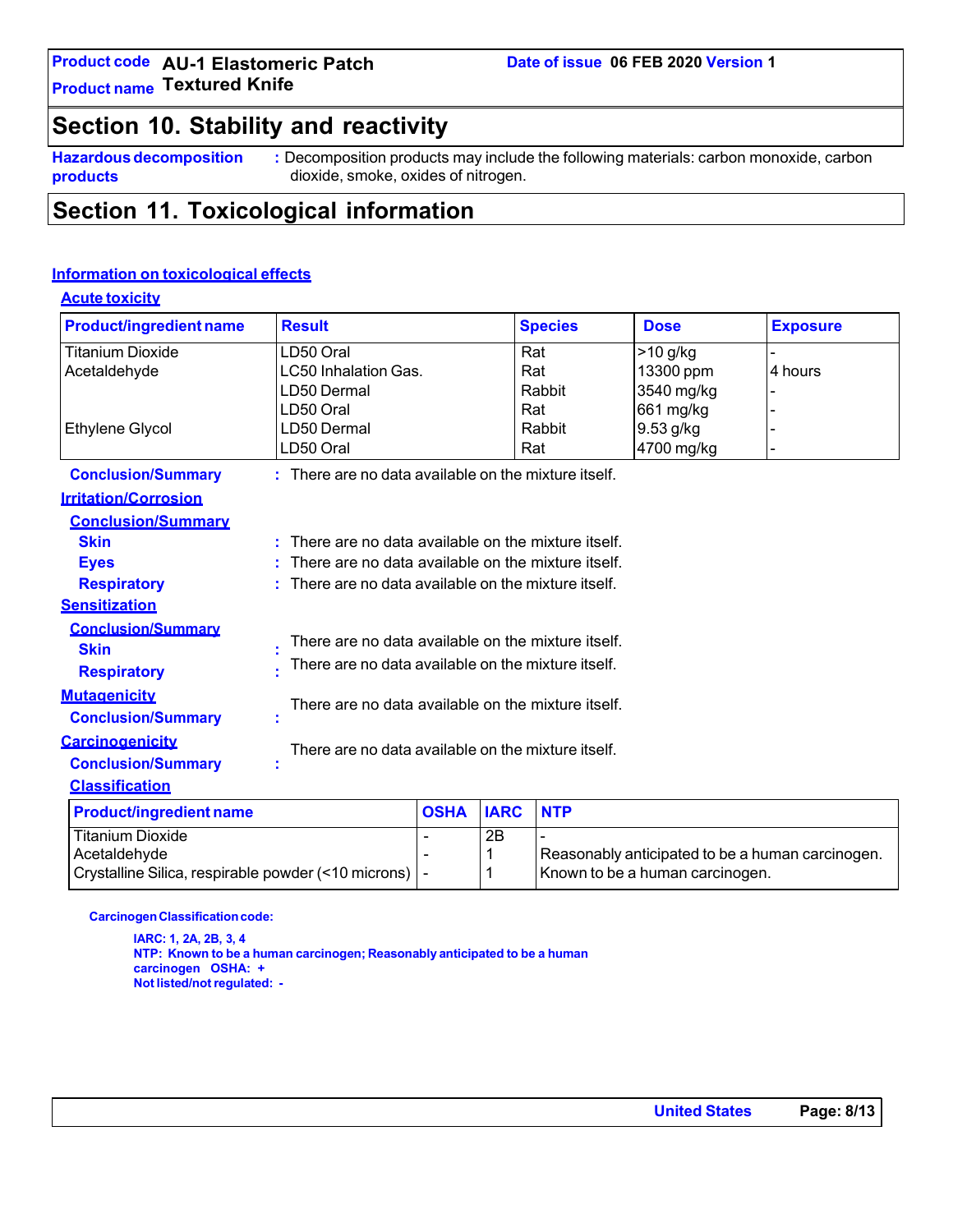# **Section 11. Toxicological information**

### **Reproductive toxicity**

**Conclusion/Summary :**

: There are no data available on the mixture itself.

### **Teratogenicity**

**Conclusion/Summary :**

There are no data available on the mixture itself.

**Specific target organ toxicity (single exposure)**

| <b>Name</b>  | $\sim$ $\sim$ $\sim$ $\sim$ |
|--------------|-----------------------------|
| Acetaldehvde | Category                    |
| AUC.         | ີບ                          |

### **Specific target organ toxicity (repeated exposure)**

| <b>Name</b>                                         | <b>Category</b> |
|-----------------------------------------------------|-----------------|
| Crystalline Silica, respirable powder (<10 microns) | Category 2      |
| <b>Ethylene Glycol</b>                              | Category 2      |

**Target organs :** Contains material which may cause damage to the following organs: lungs, upper respiratory tract, skin, eyes.

### **Aspiration hazard**

Not available.

### **Information on the likely routes of exposure Potential**

### **acute health effects**

| <b>Eye contact</b><br><b>Inhalation</b>          | : No known significant effects or critical hazards.<br>: No known significant effects or critical hazards.                                                                                                                                                                                                                                                                                                                                                                                                                                                                                                                                        |
|--------------------------------------------------|---------------------------------------------------------------------------------------------------------------------------------------------------------------------------------------------------------------------------------------------------------------------------------------------------------------------------------------------------------------------------------------------------------------------------------------------------------------------------------------------------------------------------------------------------------------------------------------------------------------------------------------------------|
| <b>Skin contact</b>                              | : No known significant effects or critical hazards.                                                                                                                                                                                                                                                                                                                                                                                                                                                                                                                                                                                               |
| <b>Ingestion</b><br>Over-exposure signs/symptoms | : No known significant effects or critical hazards.                                                                                                                                                                                                                                                                                                                                                                                                                                                                                                                                                                                               |
|                                                  | : No specific data.                                                                                                                                                                                                                                                                                                                                                                                                                                                                                                                                                                                                                               |
| <b>Eye contact</b><br><b>Inhalation</b>          | : No specific data.                                                                                                                                                                                                                                                                                                                                                                                                                                                                                                                                                                                                                               |
| <b>Skin contact</b>                              |                                                                                                                                                                                                                                                                                                                                                                                                                                                                                                                                                                                                                                                   |
|                                                  | : No specific data.                                                                                                                                                                                                                                                                                                                                                                                                                                                                                                                                                                                                                               |
| <b>Ingestion</b>                                 | $:$ No specific data.                                                                                                                                                                                                                                                                                                                                                                                                                                                                                                                                                                                                                             |
|                                                  | Delayed and immediate effects and also chronic effects from short and long term exposure                                                                                                                                                                                                                                                                                                                                                                                                                                                                                                                                                          |
| <b>Conclusion/Summary</b>                        | : There are no data available on the mixture itself. This product contains crystalline silica which<br>can cause lung cancer or silicosis. The risk of cancer depends on the duration and level of<br>exposure to dust from sanding surfaces or mist from spray applications. If splashed in the eyes,<br>the liquid may cause irritation and reversible damage. Ingestion may cause nausea, diarrhea and<br>vomiting. This takes into account, where known, delayed and immediate effects and also chronic<br>effects of components from short-term and long-term exposure by oral, inhalation and dermal<br>routes of exposure and eye contact. |
| <b>Short term exposure</b>                       |                                                                                                                                                                                                                                                                                                                                                                                                                                                                                                                                                                                                                                                   |
| <b>Potential immediate</b><br><b>effects</b>     | : There are no data available on the mixture itself.                                                                                                                                                                                                                                                                                                                                                                                                                                                                                                                                                                                              |
| <b>Potential delayed effects</b>                 | : There are no data available on the mixture itself.                                                                                                                                                                                                                                                                                                                                                                                                                                                                                                                                                                                              |
| Long term exposure                               |                                                                                                                                                                                                                                                                                                                                                                                                                                                                                                                                                                                                                                                   |
| <b>Potential immediate</b><br><b>effects</b>     | : There are no data available on the mixture itself.                                                                                                                                                                                                                                                                                                                                                                                                                                                                                                                                                                                              |
| <b>Potential delayed effects</b>                 | : There are no data available on the mixture itself.                                                                                                                                                                                                                                                                                                                                                                                                                                                                                                                                                                                              |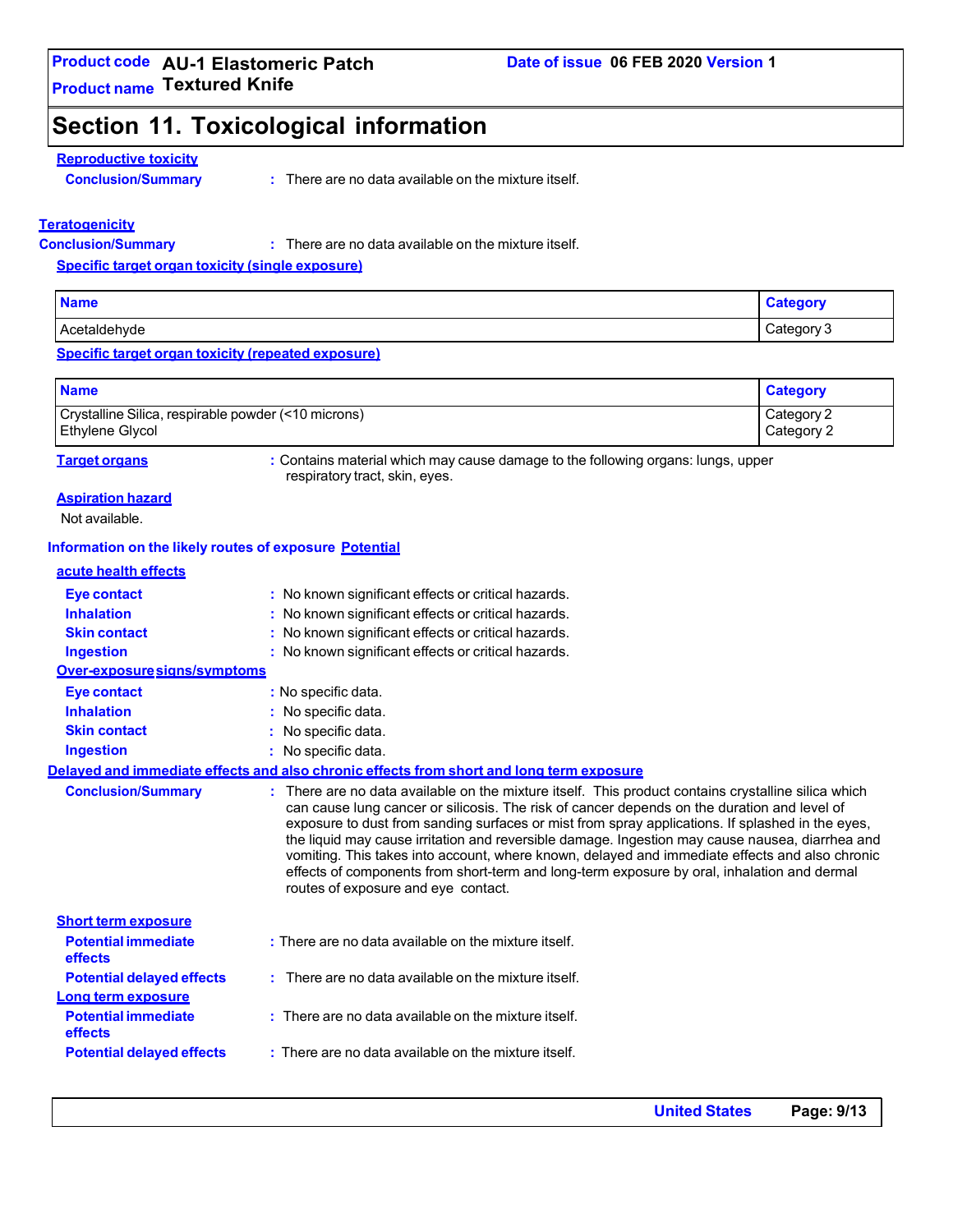## **Section 11. Toxicological information**

### **Potential chronic health effects**

| <b>General</b>                        | No known significant effects or critical hazards.                             |
|---------------------------------------|-------------------------------------------------------------------------------|
| <b>Carcinogenicity</b>                | : May cause cancer. Risk of cancer depends on duration and level of exposure. |
| <b>Mutagenicity</b>                   | : No known significant effects or critical hazards.                           |
| <b>Teratogenicity</b>                 | : No known significant effects or critical hazards.                           |
| <b>Developmental effects</b>          | : No known significant effects or critical hazards.                           |
| <b>Fertility effects</b>              | : No known significant effects or critical hazards.                           |
| <b>Numerical measures of toxicity</b> |                                                                               |
| <b>Acute toxicity estimates</b>       |                                                                               |
| <b>Route</b>                          | <b>ATE value</b>                                                              |

# **Section 12. Ecological information**

### **Toxicity**

| <b>Product/ingredient name</b> | <b>Result</b>                   | <b>Species</b>                              | <b>Exposure</b> |
|--------------------------------|---------------------------------|---------------------------------------------|-----------------|
| <b>Titanium Dioxide</b>        | Acute EC50 100 mg/l Fresh water | Daphnia - Daphnia magna -<br><b>Neonate</b> | 48 hours        |

### **Persistence and degradability**

Not available.

### **Bioaccumulative potential**

| <b>Product/ingredient name</b> | $\mathsf{LogP}_\mathsf{ow}$ | <b>BCF</b> | <b>Potential</b> |
|--------------------------------|-----------------------------|------------|------------------|
| Acetaldehyde                   | $-0.34$                     |            | low              |
| Ethylene Glycol                | $-1.36$                     |            | low              |

### **Mobility in soil**

**Soil/water partition coefficient** (K<sub>oc</sub>)

**:** Not available.

Oral 13704.4 mg/kg

## **Section 13. Disposal considerations**

**Disposal methods :** The generation of waste should be avoided or minimized wherever possible. Disposal of this product, solutions and any by-products should at all times comply with the requirements of environmental protection and waste disposal legislation and any regional local authority requirements. Dispose of surplus and non-recyclable products via a licensed waste disposal contractor. Waste should not be disposed of untreated to the sewer unless fully compliant with the requirements of all authorities with jurisdiction. Waste packaging should be recycled. Incineration or landfill should only be considered when recycling is not feasible. This material and its container must be disposed of in a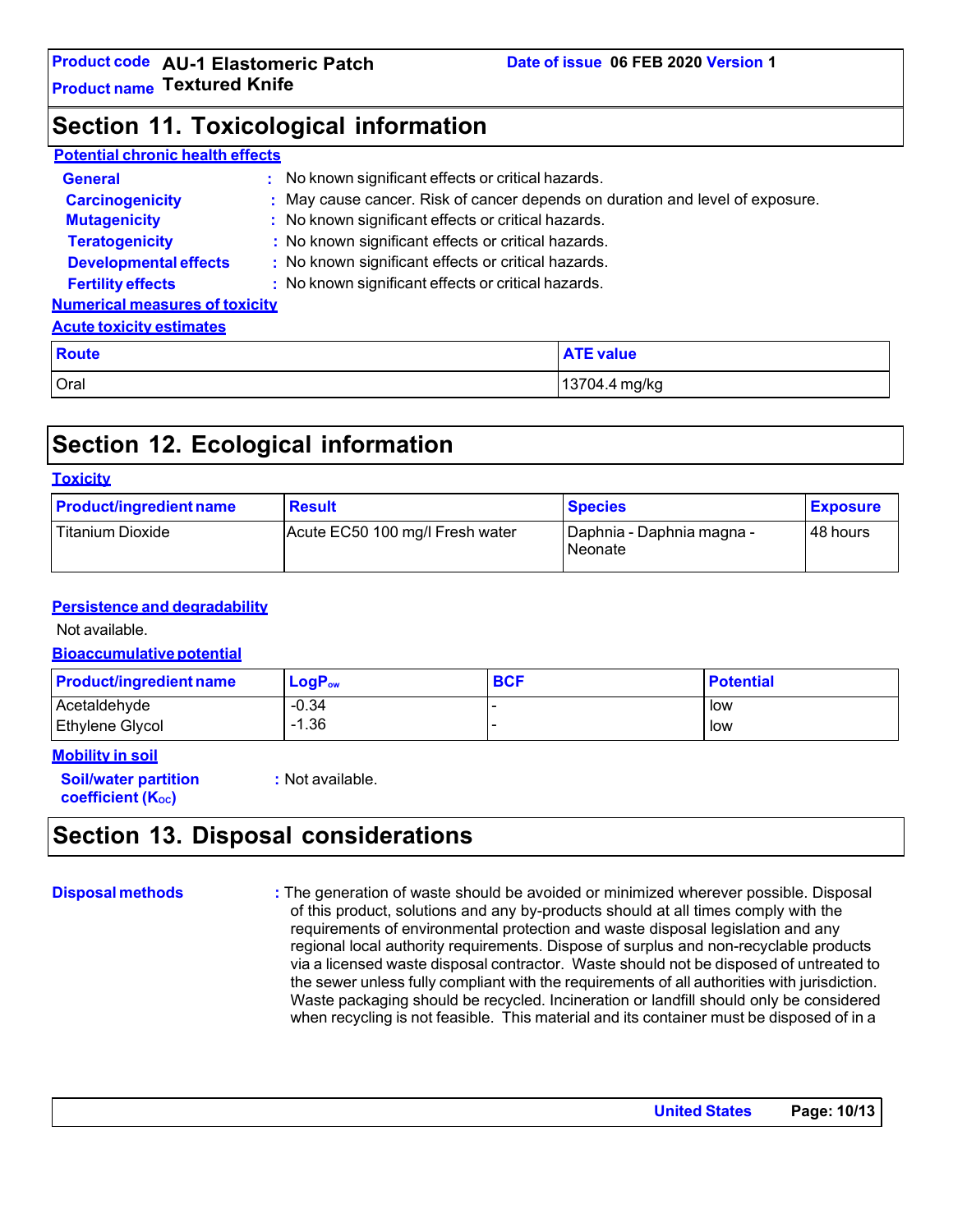## **Section 13. Disposal considerations**

safe way. Care should be taken when handling emptied containers that have not been cleaned or rinsed out. Empty containers or liners may retain some product residues. Avoid dispersal of spilled material and runoff and contact with soil, waterways, drains and sewers.

**Disposal should be in accordance with applicable regional, national and local laws and regulations.**

**Refer to Section 7: HANDLING AND STORAGE and Section 8: EXPOSURE CONTROLS/PERSONAL PROTECTION for additional handling information and protection of employees. Section 6. Accidental release measures**

## **14. Transport information**

|                                                    | <b>DOT</b>                                                                              | <b>IMDG</b>     | <b>IATA</b>     |
|----------------------------------------------------|-----------------------------------------------------------------------------------------|-----------------|-----------------|
| <b>UN number</b>                                   | UN3082                                                                                  | Not regulated.  | Not regulated.  |
| <b>UN proper shipping</b><br>name                  | <b>ENVIRONMENTALLY</b><br>HAZARDOUS SUBSTANCE,<br>LIQUID, N.O.S.<br>(carbendazim (ISO)) |                 |                 |
| <b>Transport hazard class</b><br>(e <sub>s</sub> ) | 9                                                                                       |                 |                 |
| <b>Packing group</b>                               | $\mathbf{III}$                                                                          |                 |                 |
| <b>Environmental hazards</b>                       | No.                                                                                     | No.             | No.             |
| <b>Marine pollutant</b><br><b>substances</b>       | Not applicable.                                                                         | Not applicable. | Not applicable. |
| <b>Product RQ (lbs)</b>                            | 25000                                                                                   | Not applicable. | Not applicable. |
| <b>RQ substances</b>                               | (carbendazim (ISO))                                                                     | Not applicable. | Not applicable. |

| <b>Additional information</b> |                                                                                                                                                                 |
|-------------------------------|-----------------------------------------------------------------------------------------------------------------------------------------------------------------|
| <b>DOT</b>                    | : Package sizes shipped in quantities less than the product reportable quantity are not subject to the<br>RQ (reportable quantity) transportation requirements. |
| <b>IMDG</b>                   | : None identified.                                                                                                                                              |
| <b>IATA</b>                   | : None identified.                                                                                                                                              |

**Special precautions for user : Transport within user's premises:** always transport in closed containers that are upright and secure. Ensure that persons transporting the product know what to do in the event of an accident or spillage.

# **Section 15. Regulatory information**

|                                   | United States inventory (TSCA 8b) : All components are listed or exempted.               |
|-----------------------------------|------------------------------------------------------------------------------------------|
| <b>Australia inventory (AICS)</b> | : Not determined.                                                                        |
| Canada inventory (DSL)            | : At least one component is not listed.                                                  |
| <b>China inventory (IECSC)</b>    | : Not determined.                                                                        |
| <b>Europe inventory (REACH)</b>   | : Please contact your supplier for information on the inventory status of this material. |
| Japan inventory (ENCS)            | : Not determined.                                                                        |
|                                   |                                                                                          |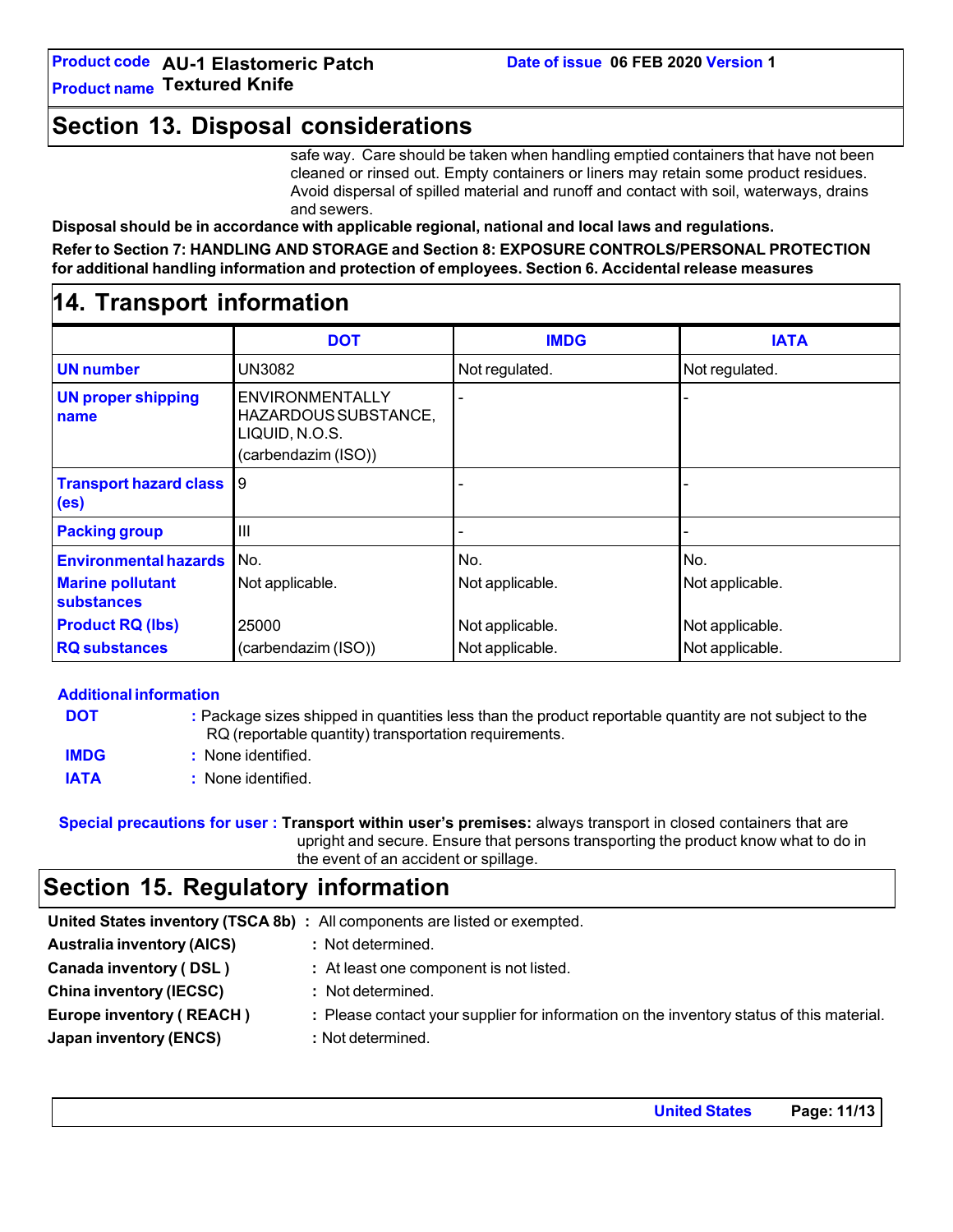## **Section 15. Regulatory information**

| Korea inventory (KECI)     | : Not determined. |  |  |
|----------------------------|-------------------|--|--|
| <b>New Zealand (NZIoC)</b> | : Not determined. |  |  |

**Philippines inventory (PICCS) :** Not determined.

**United States**

# **SARA 302/304**

**SARA 304 RQ :** Not applicable.

**Composition/information on ingredients**

No products were found.

### **SARA 311/312**

**Classification :** Delayed (chronic) health hazard

**Composition/information on ingredients**

| <b>Name</b>                                            | <b>Fire</b><br>hazard | <b>Sudden</b><br><b>release of</b><br><b>pressure</b> | <b>Reactive</b> | Immediate<br>(acute)<br>health<br>hazard | <b>Delayed</b><br>(chronic)<br>health<br>hazard |
|--------------------------------------------------------|-----------------------|-------------------------------------------------------|-----------------|------------------------------------------|-------------------------------------------------|
| <b>Titanium Dioxide</b>                                | No.                   | No.                                                   | No.             | No.                                      | Yes.                                            |
| Acetaldehyde                                           | Yes.                  | No.                                                   | No.             | Yes.                                     | Yes.                                            |
| Ethylene Glycol                                        | No.                   | No.                                                   | No.             | Yes.                                     | Yes.                                            |
| Crystalline Silica, respirable powder<br>(<10 microns) | No.                   | No.                                                   | No.             | No.                                      | Yes.                                            |

**Pennsylvania (worker and community right to know act): The following components are cited in the Pennsylvania Hazardous Substances List, and are present at levels that require reporting.**

Ethylene Glycol 107-21-1 <2%

### **SARA 313**

**Supplier notification** 

| <u>Gremlear rame</u> |  |
|----------------------|--|
| : Acetaldehyde       |  |
| Ethylene Glycol      |  |

| <b>Chemical name</b>  | <b>CAS</b> number | <b>Concentration</b> |
|-----------------------|-------------------|----------------------|
| <b>:</b> Acetaldehyde | 75-07-0           | $01 - 1$             |
| Ethylene Glycol       | 107-21-1          | $0.5 - 1.5$          |

SARA 313 notifications must not be detached from the SDS and any copying and redistribution of the SDS shall include copying and redistribution of the notice attached to copies of the SDS subsequently redistributed.

### **California Prop. 65**

**WARNING:** This product contains trace amounts of components known to the state of California to cause cancer, birth defects, or other reproductive harm.

# **Section 16. Other information**

**Hazardous Material Information System (U.S.A.)**

**Health :** 2 \* **Flammability :** 1 **Physical hazards :** 0